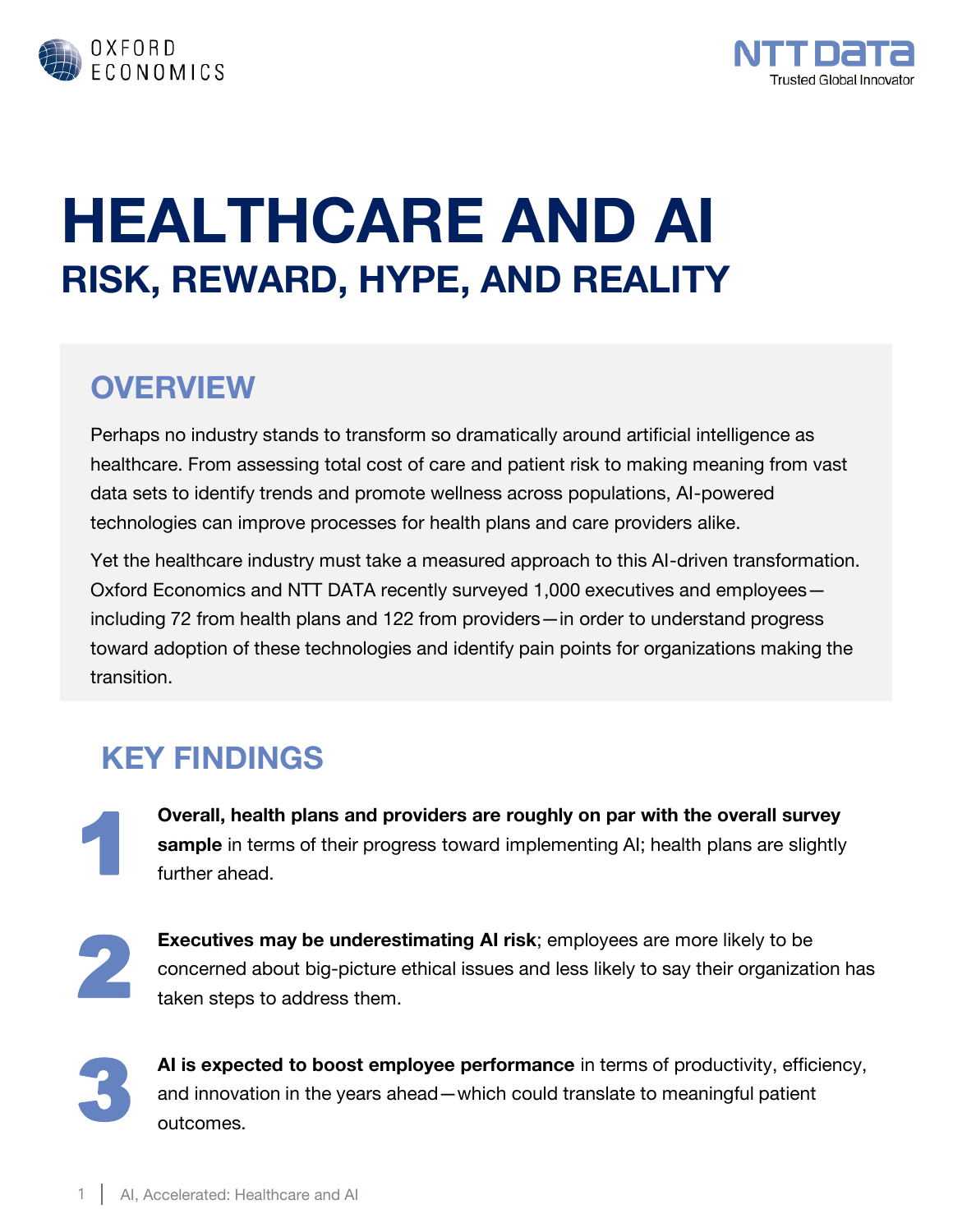



## **THE PACE OF AI ADOPTION IN HEALTHCARE**

**AI for healthcare could have a meaningful impact on human lives. Providers can use analytics to understand and tailor treatments to individual patients; health plans can use predictive tools to control costs and support patient wellness. AI adoption is under way among providers and health plans in our survey sample, but implementation could be faster.**

- Roughly one-third of executives from health plans and health providers describe the pace of technology adoption at their organization as fast. Health plan respondents are more likely to describe the pace of their process change as fast (51%, vs. 19% of providers and 27% across all industries surveyed), which could aid implementation.
- 80% of health plans and 75% of providers say they are effective in equipping employees with cuttingedge technologies, vs. 67% across sectors.
- While more than two-thirds of health plans and providers say the speed of their AI implementation is sufficient, less than half have implemented AI in at least one business area.

**Executives who say the speed of AI implementation at their organization is sufficient** 



### **HEALTHCARE, AI, AND RISK MITIGATION**

**The promise of big rewards comes with big risks. Healthcare providers and health plans must carefully implement AI to consider ethical issues—such as patient privacy and decisions about how care is distributed—at every turn.** 

**Executives who say an AI application gained access to restricted data** 







- Many are worried about the risks of AI: around one-fifth of employees from health plans and providers expect AI to discriminate against a minority group. Even in the early days of AI, some executives have already experienced an AI application gaining access to restricted data or ignoring a command.
- Employees and executives do not always see eye to eye about the level of risk posed by AI. Health plan employees are more likely to worry about AI's impact on social equality (19% say so, vs. 10% of employees across sectors and 3% of health plan executives).
- Health sector employees are less likely than executives to say their organization has taken steps to reduce risk, like sponsoring training programs or increasing the diversity of project teams.
- **EXP** Increased transparency among patients, providers, and health plans should help build trust and architect ethical AI systems.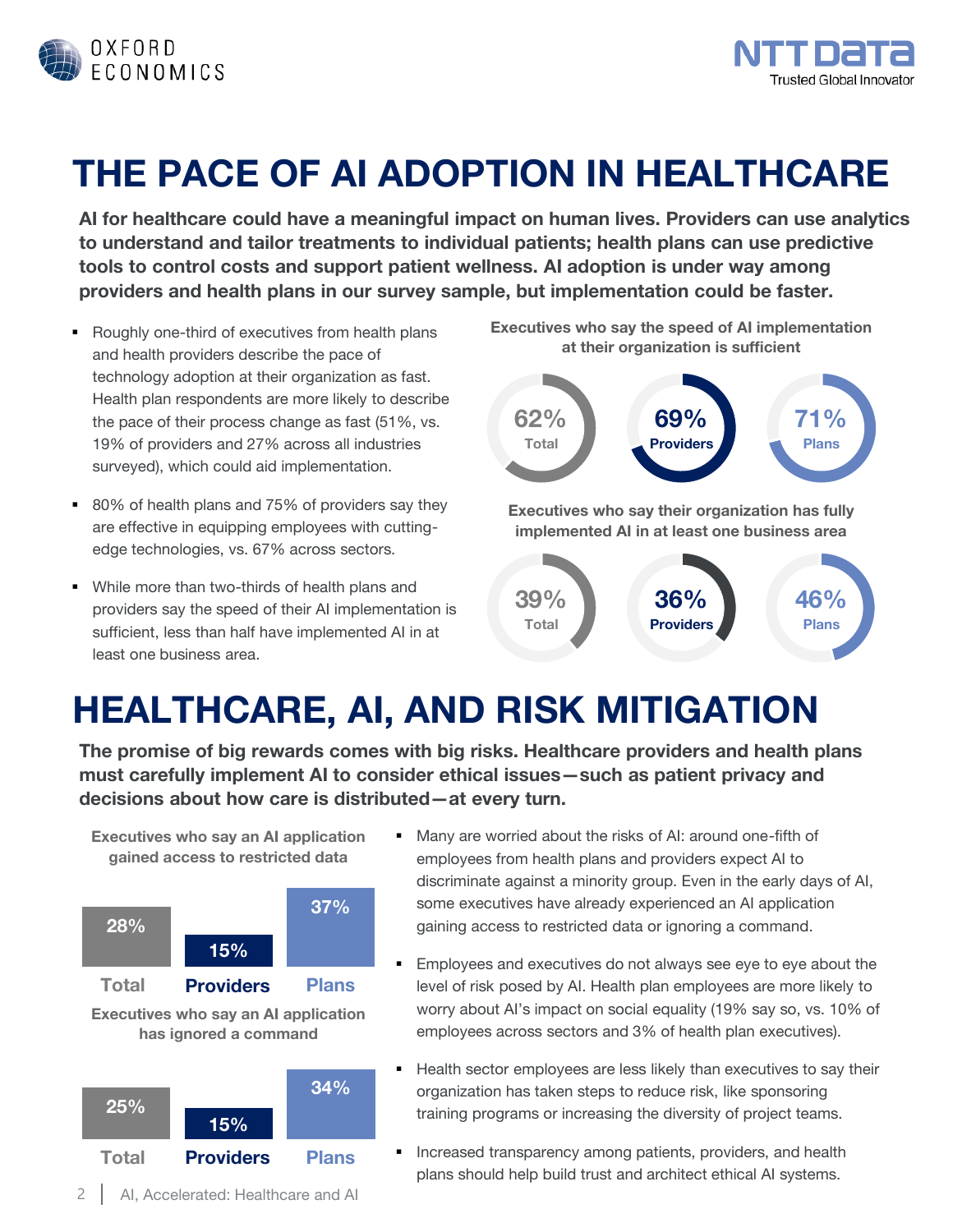



### **THE AI REWARD**

**Not all benefits of AI in healthcare will be visible to patients. Analytics, automation, and artificial intelligence are expected to improve employee productivity and performance—which could translate into meaningful results in terms of organizational operations and big-picture outcomes.** 

- Nearly three-quarters of executives from health providers (73%) and health plans (74%) say AI has been implemented strategically to optimize certain processes.
- Executives expect AI to improve employee performance. Roughly two-thirds to three-quarters of plans and provider executives expect AI to help employees do their jobs more accurately, and well over three-quarters say it will help them do their jobs more efficiently.
- Some employees have already seen the benefits of AI to their work. Well over half of employees from health providers and health plans say AI has improved their ability to develop new products or processes.